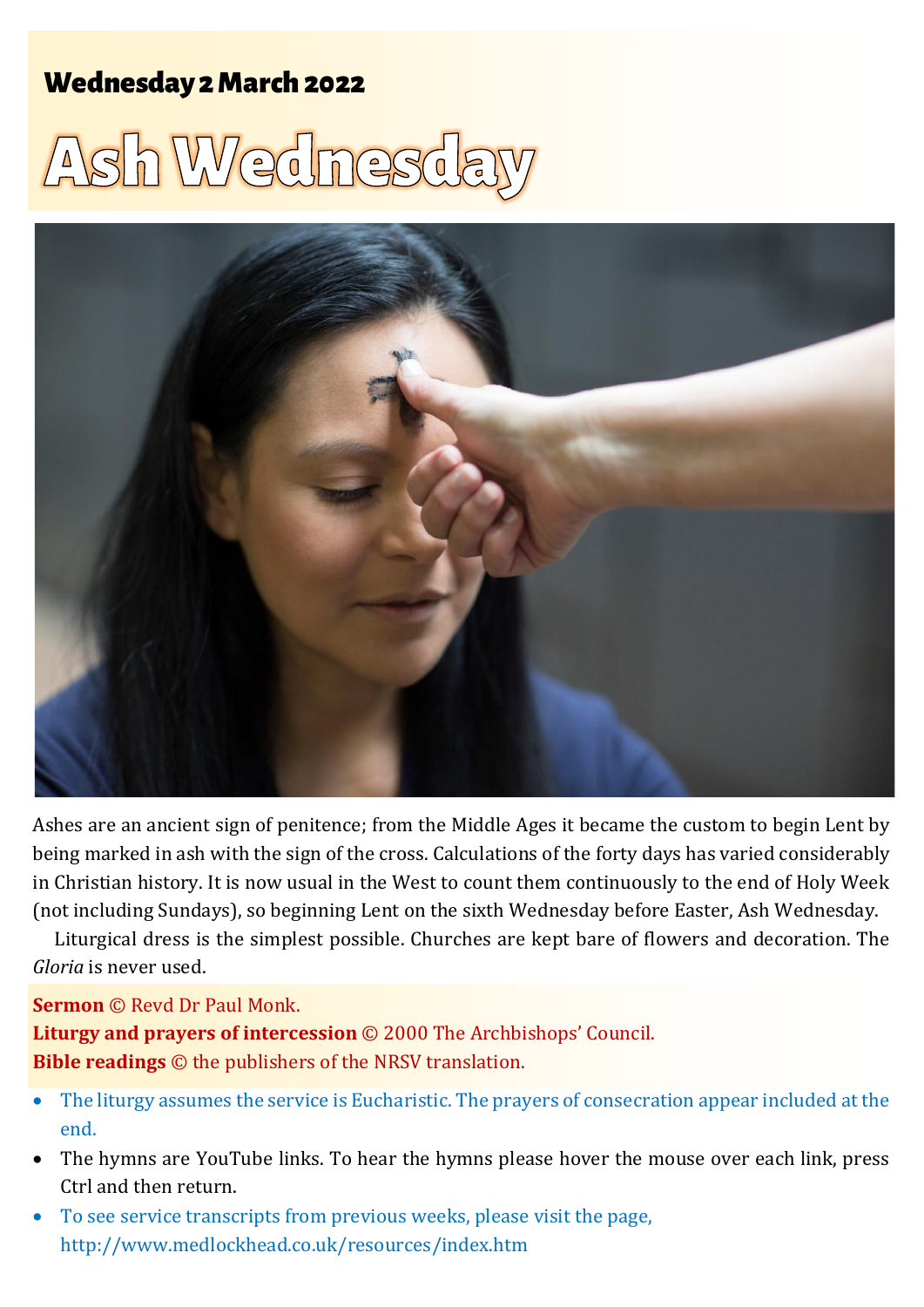## **Introduction and welcome**

HYMN 1 **[Let all mortal flesh keep silence](https://www.youtube.com/watch?v=e2MwVZyHJdo)** (click on this link to hear the hymn)

## **The Welcome**

In the name of the Father, and of the Son, and of the Holy Spirit

All **Amen.**

The Lord be with you

All **And also with you.**

## **Introduction**

Brothers and sisters in Christ, since early days Christians have observed with great devotion the time of our Lord's passion and resurrection and prepared for this by a season of penitence and fasting.

By carefully keeping these days, Christians take to heart the call to repentance and the assurance of forgiveness proclaimed in the gospel, and so grow in faith and in devotion to our Lord.

I invite you, therefore, in the name of the Church, to the observance of a holy Lent, by self-examination and repentance; by prayer, fasting, and self-denial; and by reading and meditating on God's holy word.

All **Holy God, holy and strong, holy and immortal, have mercy upon us.**

## **The Collect for Ash Wednesday**

Let us pray for grace to keep Lent faithfully.

#### *Silence*

Almighty and everlasting God, you hate nothing that you have made and forgive the sins of all those who are penitent: create and make in us new and contrite hearts that we, worthily lamenting our sins and acknowledging our wretchedness, may receive from you, the God of all mercy, perfect remission and forgiveness; through Jesus Christ your Son our Lord,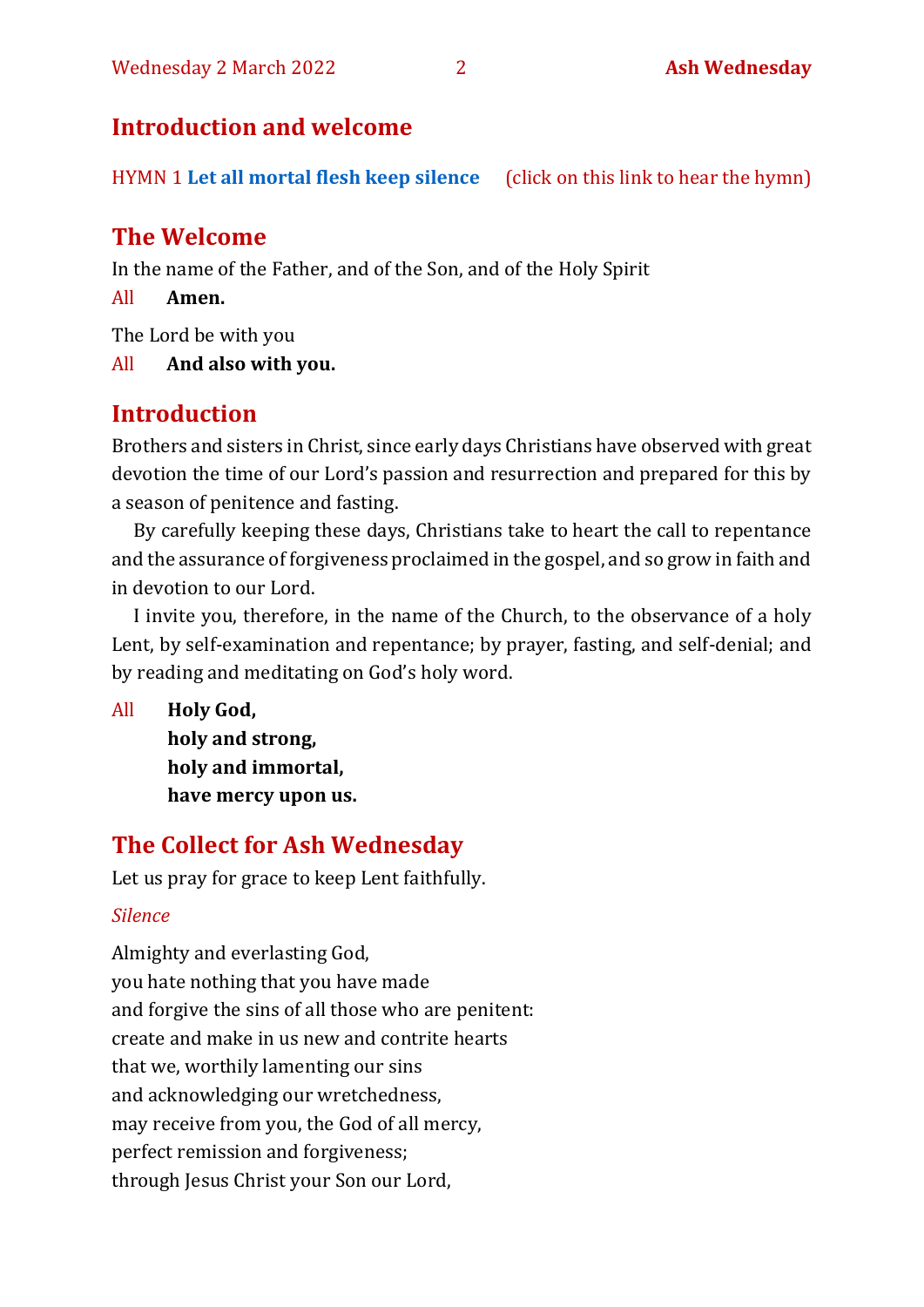who is alive and reigns with you, in the unity of the Holy Spirit, one God, now and for ever.

All **Amen**.

## **First reading**

A reading from the book of the Prophet Isaiah Shout out, do not hold back! Lift up your voice like a trumpet! Announce to my people their rebellion, to the house of Jacob their sins. Yet day after day they seek me and delight to know my ways, as if they were a nation that practised righteousness and did not forsake the ordinance of their God; they ask of me righteous judgements, they delight to draw near to God. 'Why do we fast, but you do not see? Why humble ourselves, but you do not notice?' Look, you serve your own interest on your fast-day, and oppress all your workers. Look, you fast only to quarrel and to fight and to strike with a wicked fist. Such fasting as you do today will not make your voice heard on high. Is such the fast that I choose, a day to humble oneself? Is it to bow down the head like a bulrush, and to lie in sackcloth and ashes? Will you call this a fast, a day acceptable to the Lord? Is not *this* the fast that I choose: to loose the bonds of injustice, to undo the thongs of the yoke, to let the oppressed go free, and to break every yoke? Is it not to share your bread with the hungry,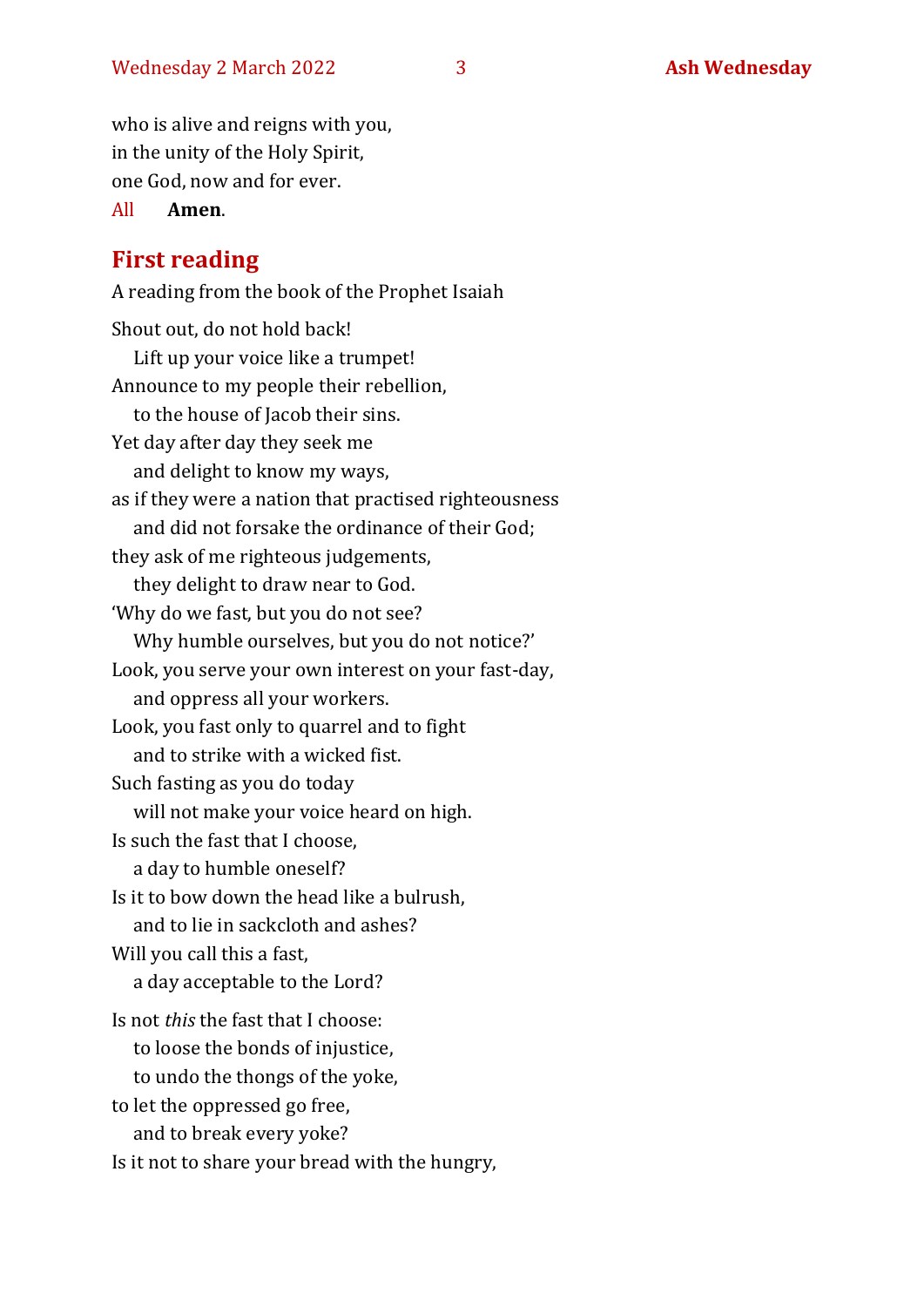and bring the homeless poor into your house; when you see the naked, to cover them, and not to hide yourself from your own kin? Then your light shall break forth like the dawn, and your healing shall spring up quickly; your vindicator shall go before you, the glory of the Lord shall be your rear-guard. Then you shall call, and the Lord will answer; you shall cry for help, and he will say, Here I am. If you remove the yoke from among you, the pointing of the finger, the speaking of evil, if you offer your food to the hungry and satisfy the needs of the afflicted, then your light shall rise in the darkness and your gloom be like the noonday. The Lord will guide you continually, and satisfy your needs in parched places, and make your bones strong; and you shall be like a watered garden, like a spring of water, whose waters never fail. Your ancient ruins shall be rebuilt; you shall raise up the foundations of many generations; you shall be called the repairer of the breach, the restorer of streets to live in. *Isaiah 58:1–12* This is the Word of the Lord

All **Thanks be to God.**

## **Second reading**

A reading from St Paul's Second Letter to the Corinthians

We entreat you on behalf of Christ, be reconciled to God. For our sake he made him to be sin who knew no sin, so that in him we might become the righteousness of God. As we work together with him,we urge you also not to accept the grace of God in vain. For he says,

'At an acceptable time I have listened to you, and on a day of salvation I have helped you.'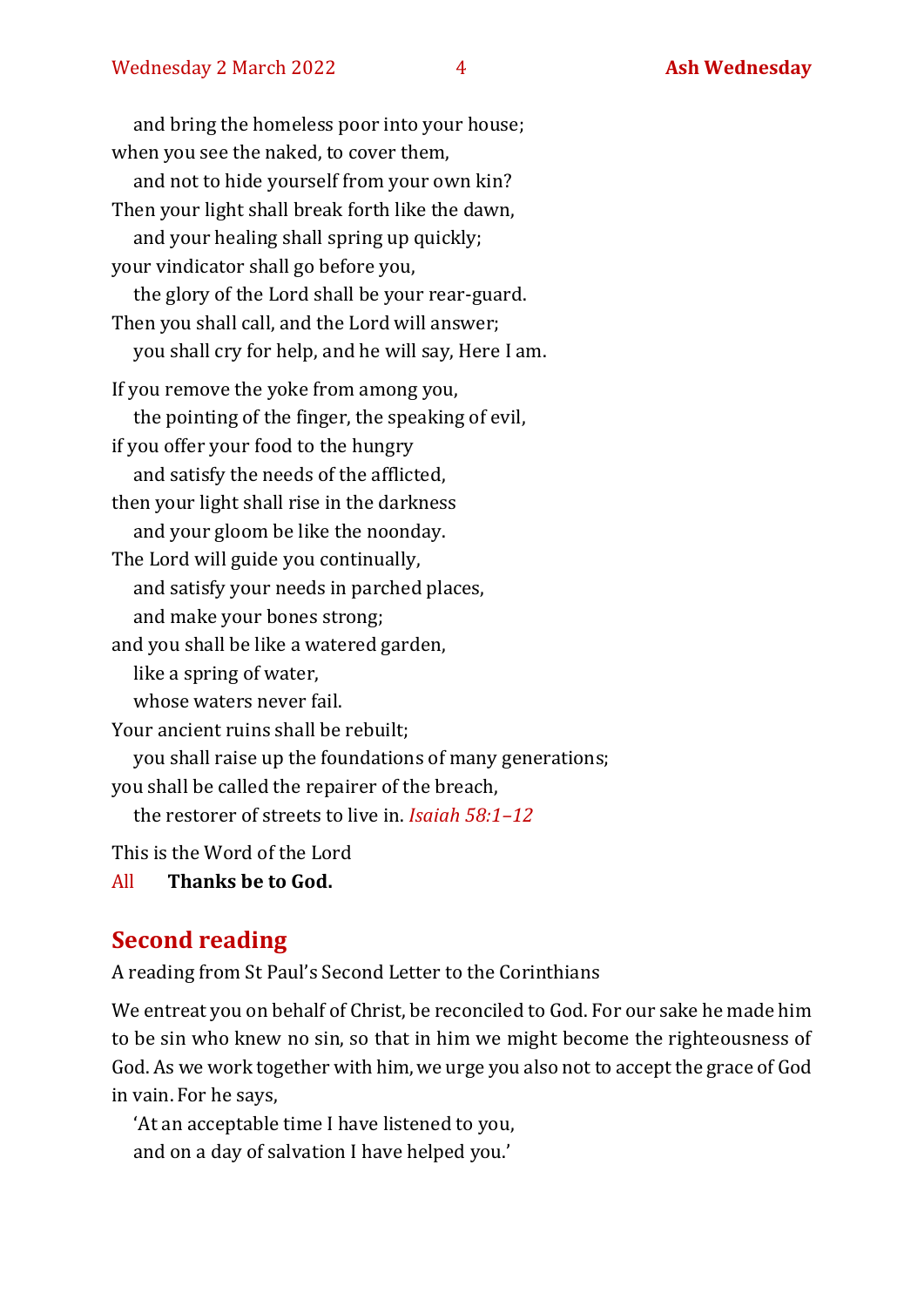See, now is the acceptable time; see, now is the day of salvation!

We are putting no obstacle in anyone's way, so that no fault may be found with our ministry, but as servants of God we have commended ourselves in every way: through great endurance, in afflictions, hardships, calamities, beatings, imprisonments, riots, labours, sleepless nights, hunger; by purity, knowledge, patience, kindness, holiness of spirit, genuine love, truthful speech, and the power of God; with the weapons of righteousness for the right hand and for the left; in honour and dishonour, in ill repute and good repute. We are treated as impostors, and yet are true; as unknown, and yet are well known; as dying, and see—we are alive; as punished, and yet not killed; as sorrowful, yet always rejoicing; as poor, yet making many rich; as having nothing, and yet possessing everything. *2 Corinthians 5:20b—6:10* 

This is the Word of the Lord

All **Thanks be to God.**

HYMN 2 **[Purify my heart](https://www.youtube.com/watch?v=0IvXA0yRDwY)** (please click on this link to hear the hymn)

#### **Gospel reading**

Praise to you, O Christ, King of eternal glory. The Lord is a great God, O that today you would listen to his voice. Harden not your hearts. *cf. Psalm 95:3, 8*

All **Praise to you, O Christ, King of eternal glory.**

Hear the Gospel of our Lord Jesus Christ according to John

#### All **Glory to you O Lord.**

Jesus went to the Mount of Olives.

Early in the morning he came again to the temple. All the people came to him and he sat down and began to teach them. The scribes and the Pharisees brought a woman who had been caught in adultery; and making her stand before all of them, they said to him, 'Teacher, this woman was caught in the very act of committing adultery. Now in the law Moses commanded us to stone such women. Now what do you say?' They said this to test him, so that they might have some charge to bring against him. Jesus bent down and wrote with his finger on the ground.

When they kept on questioning him, he straightened up and said to them, 'Let anyone among you who is without sin be the first to throw a stone at her.' And once again he bent down and wrote on the ground. When they heard it, they went away, one by one, beginning with the elders; and Jesus was left alone with the woman standing before him.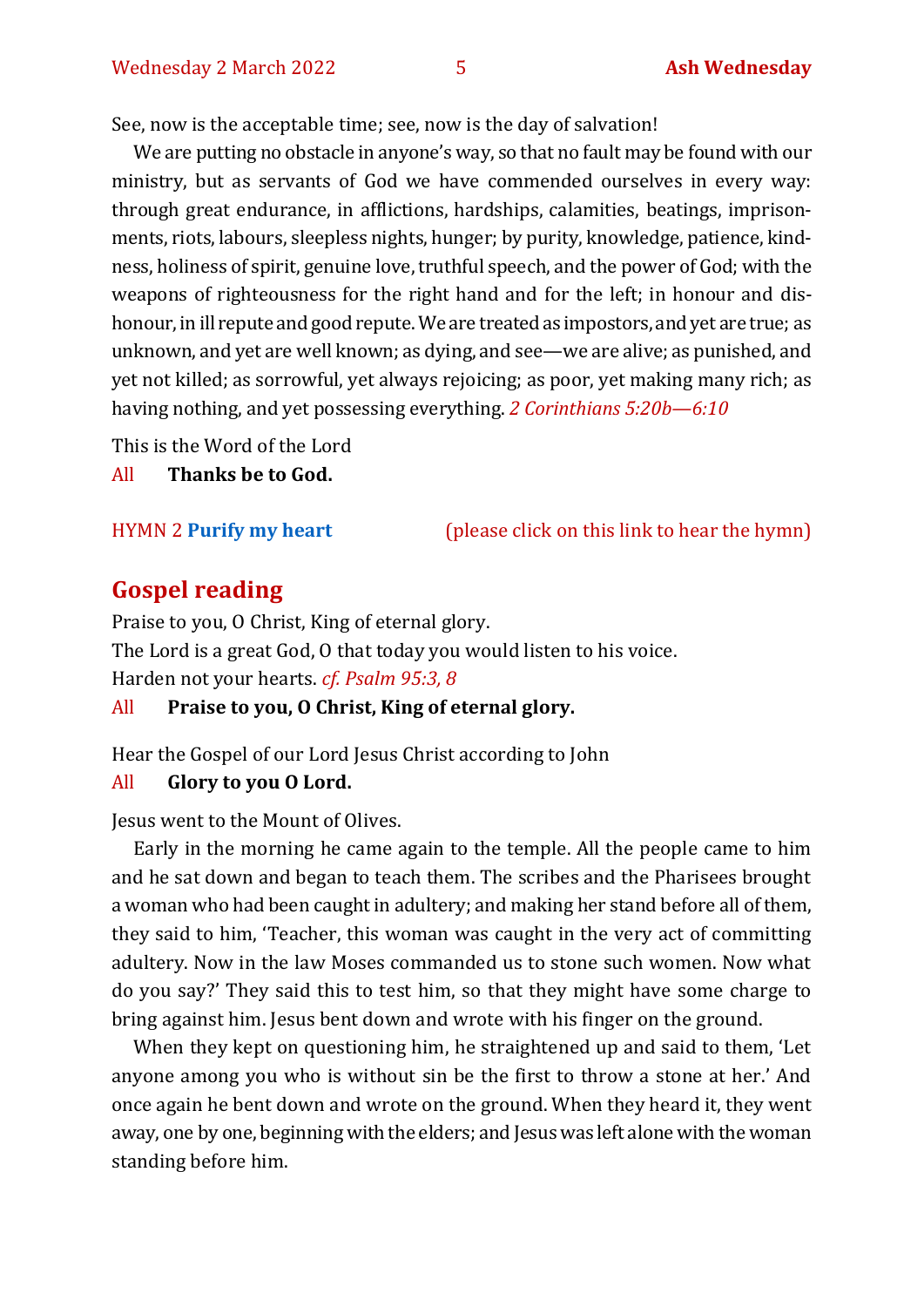Jesus straightened up and said to her, 'Woman, where are they? Has no one condemned you?' She said, 'No one, sir.'And Jesus said, 'Neither do I condemn you. Go your way, and from now on do not sin again.' *John 8:1–11*

This is the Gospel of the Lord

#### All **Praise to you O Christ.**

#### **Sermon**

I wonder if you've heard about the recent food scare? In a fast food shop in town, they found a burger that contained a vitamin.

Today—Ash Wednesday—is the day when we come before God in order to kickstart our penitential Lenten observances. In that context, some of us will start to think seriously about the Lenten fast. But isn't it sad that then the word's 'fast' and 'food' come together, we automatically think of *Subway* rather than the Lord's way?

Fasting means, literally, to give up food. But the Lenten fast has never been wholly about food and giving up eating it. For example, we have sackcloth on the altar and, shortly, we'll wear ashes on our foreheads. So, at the start, as we talk about the Lenten fast, can I make a plea that you don't just give up chocolate for Lent, because it will also help you to lose weight? The fast of Lent is not designed to help us lose weight. Nor is it to make us look more physically attractive. Jesus was very clear that fasting is to be done in secret. Look at Matthew chapter 6.

Today's reading from Isaiah says that whatever we do as a religious observance, whatever we give up or take on, should be done in a joined-up way. To that end, Isaiah demonstrates the ways that inappropriate fasting—doing without food *only* for the sake of doing without food—can harm a proud spirit. The people he saw *were* fasting but they continued sinning as brazenly as before. Perhaps their fasting was motivated by a desire to please self or some other ulterior motive; we simply don't know. But they gave up food and did not give up the more serious sins.

And please notice from the passage how *all* the serious sins that Isaiah uses to illustrate his point concern the way we can treat other people as slaves, as a means to an end, as collateral, as *things* placed there merely for our own convenience.

Growth in prayer is actually quite easy, because ease of prayer is a by-product of our spirituality. Provided our spirituality is God-centred, we will find it easy to grow in pray and to grow in our understanding of prayer. But if our spirituality is primarily 'me' centred, at the very least we will find prayer difficult and, maybe, even irrelevant. To grow in prayer therefore means to grow into a form of spirituality that manages to marginalise self and thereby enable God to take the place previously held by 'me' at the centre.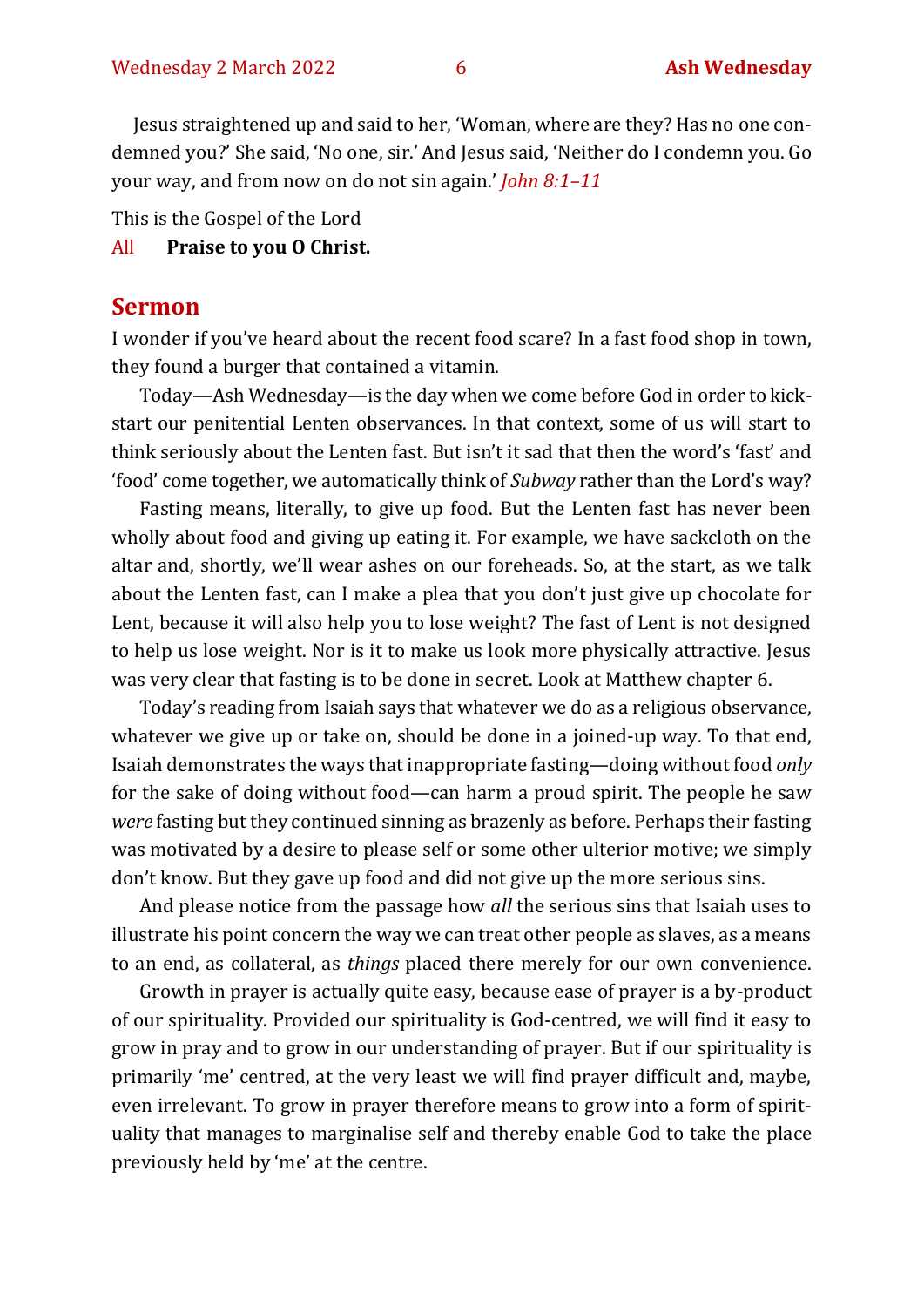And *that's* why we fast during Lent. We fast to 'develop our spiritual muscles', to discipline the soul so that when temptation does comes our way (as it will), the soul possess the necessary skill and stamina to respond appropriately. So we give up something for Lent in order to change, to develop spiritually.

So how do we discipline the soul? Isaiah dangles before us, carrot-like before our gaze, a very potent means of growing spiritually. And it's all about justice, and about peace, and about the way we treat people.

Isaiah knew, as we in modern Britain have largely forgotten, that all people are interconnected, inter-related, on the spiritual level: if *I* sin then *you* will feel its impact; it will diminished you in a spiritual way. If *you* sin, *I* will find it more difficult not to sin when *I'm* tempted. As soon as we've learnt this simple truth, we see that each time we commit a sin— however small it seems—we also influence the rest of humankind. Because we are all spiritually interconnected, each time we collude with those who oppress the poor, work against peace, against justice, we also harm ourselves spiritually, as well as harming them physically. It's a restatement of the obvious spiritual truth, that each time we sin, we will find it far harder to pray.

A pair of examples: next time you're in one of the big supermarkets, look at the jeans. You can buy a pair of jeans for £3. They look nice. But simple common sense says you cannot *make* a pair of jeans for £3. In fact, they've generally been made by political prisoners in, say, China—people who are slaves for their political or religious beliefs. That £3 pair of jeans could have been made by a Chinese person enslaved for being a Christian. And yet we say, 'Good! they're cheap.' We perpetuate the crime against human rights to look cool; and harm ourselves spiritually.

And the consequences? I will find prayer difficult if I want to learn to pray but insist on buying jeans I know are made by slaves, because I've harmed my own soul.

Again, if I buy coffee or chocolate that's not fairly traded, I not only perpetuate harm against the people who manufacture them and are likely to be slaves (or treated as slaves) but I also harm my own soul. In each cases, not only do we show our spirituality is bogus, but we impair our spiritual lives.

It's into this context that Isaiah says, if you want to grow in holiness, if you want to grow in spiritual strength and prayer, then work toward justice, work toward peace, if only through the everyday things that you do with your purse and wallet. In fact, St Peter got there first, when he says, 'Show me your faith and I'll show you my works: true faith is demonstrated in works.' That's surely also what the reading from 2 Corinthians is talking about.

Some folk will say, 'But I don't have the money to buy fair trade, etc.!' Part of this same argument involves campaigning for fair wages for all our friends. *God wants us to seek His Kingdom as a benefit for everyone. All will see its fruit.*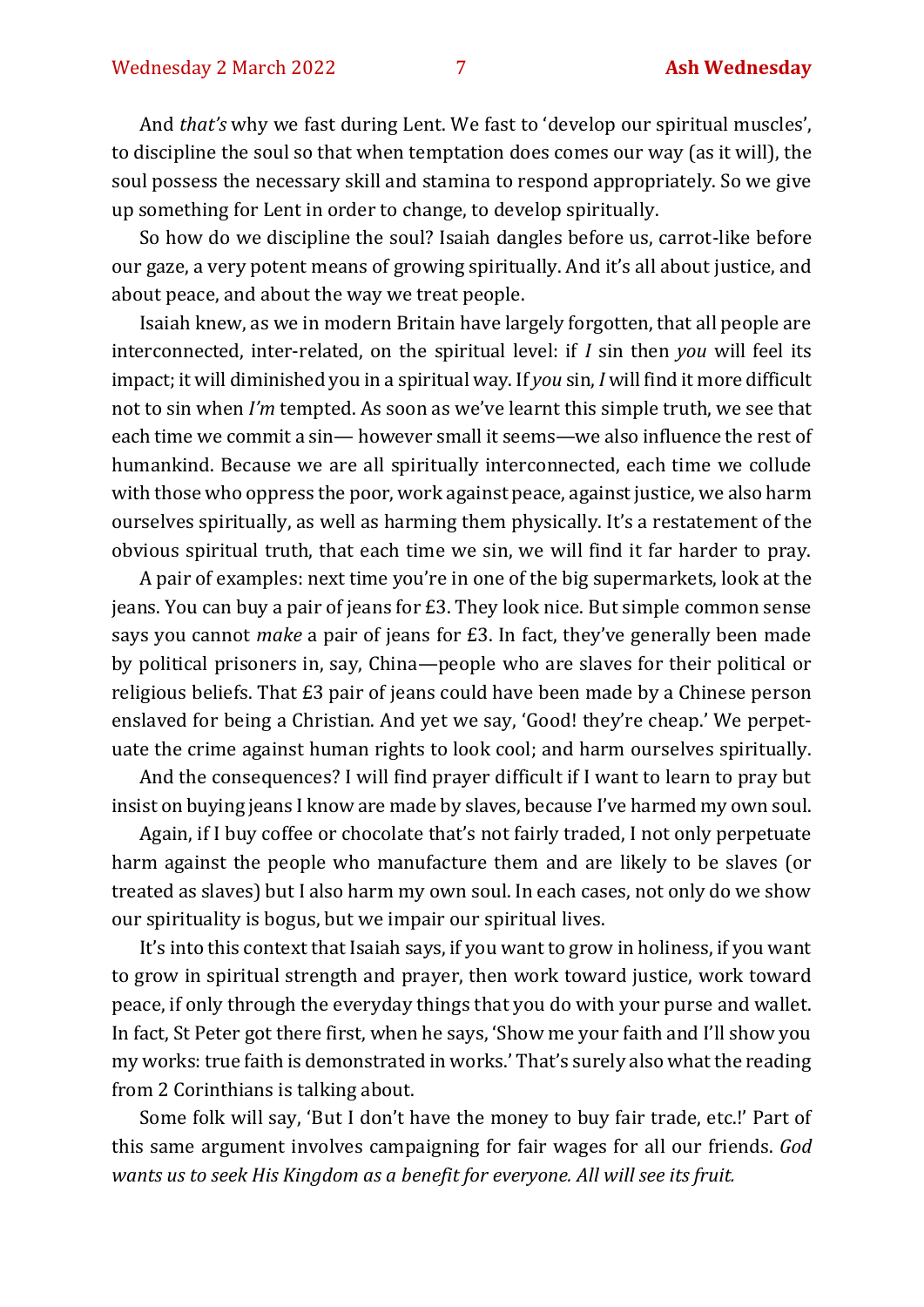Jesus went to the Mount of Olives. Early in the morning he came again to the temple. And all the people came to him. He sat down and began to teach them. The scribes and the Pharisees brought to him a woman caught buying three fashion tops for £10. And making her stand before all of them, they said to him, 'Teacher, this woman was caught in the very act of committing injustice.'

Even as they were speaking, they brought to him a man who sought to buy food in a fast-food restaurant well known to refuse their workers the right to join a union, and dock their wages for uniforms and other non-essential items.

And as they were speaking, yet a third person was brought to Jesus, who knowingly bought fruit that was grown in the Holy Land on land confiscated at gunpoint from destitute Palestinian peasants by the Israeli Government, in blatant contravention of at least sixteen UN resolutions

Jesus looked up at these three people, and had compassion on them. Having written in the dust with his finger, he said 'I know you and I love you. I want you to grow in spirituality. I want you to know my loving heavenly Father through prayer. So go, and sin no more.'

#### **Self-examination and Confession**

Let us now call to mind our sin and the infinite mercy of God.

God the Father,

All **have mercy on us.**

God the Son,

All **have mercy on us.**

God the Holy Spirit,

#### All **have mercy on us.**

Trinity of love,

#### All **have mercy on us.**

From all evil and mischief; from pride, vanity, and hypocrisy; from envy, hatred, and malice; and from all evil intent,

#### All **good Lord, deliver us.**

From sloth, worldliness and love of money; from hardness of heart

and contempt for your word and your laws,

All **good Lord, deliver us.**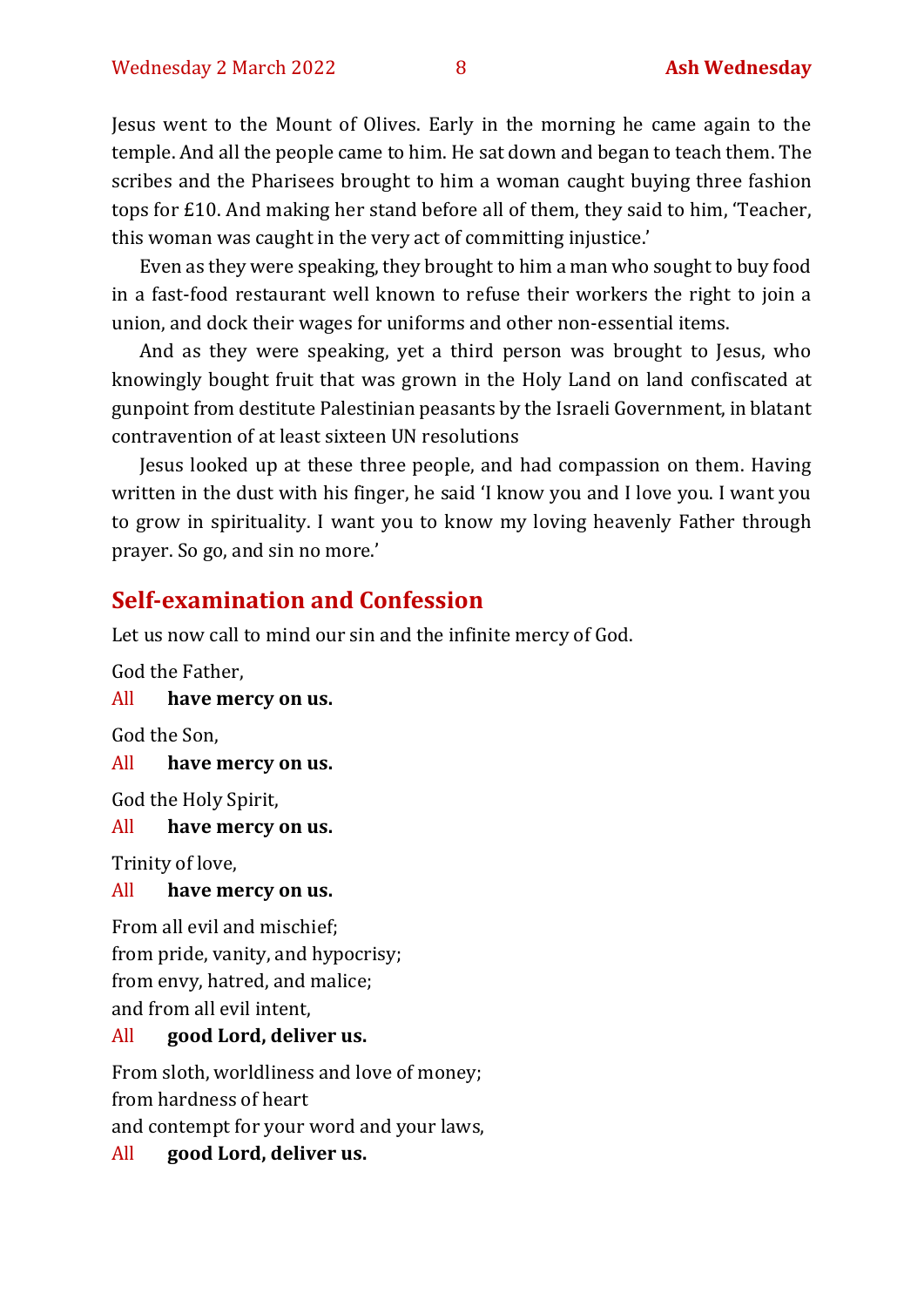From sins of body and mind;

from the deceits of the world, the flesh and the devil,

#### All **good Lord, deliver us.**

In all times of sorrow; in all times of joy; in the hour of death, and at the day of judgement, All **good Lord, deliver us.**

By the mystery of your holy incarnation; by your birth, childhood and obedience; by your baptism, fasting and temptation,

#### All **good Lord, deliver us.**

By your ministry in word and work; by your mighty acts of power; and by your preaching of the kingdom,

#### All **good Lord, deliver us.**

By your agony and trial; by your cross and passion; and by your precious death and burial,

#### All **good Lord, deliver us.**

By your mighty resurrection; by your glorious ascension; and by your sending of the Holy Spirit,

#### All **good Lord, deliver us.**

Give us true repentance;

forgive us our sins of negligence and ignorance and our deliberate sins; and grant us the grace of your Holy Spirit to amend our lives according to your holy word.

All **Holy God, holy and strong, holy and immortal, have mercy upon us.**

#### Silence

Make our hearts clean, O God;

All **and renew a right spirit within us.**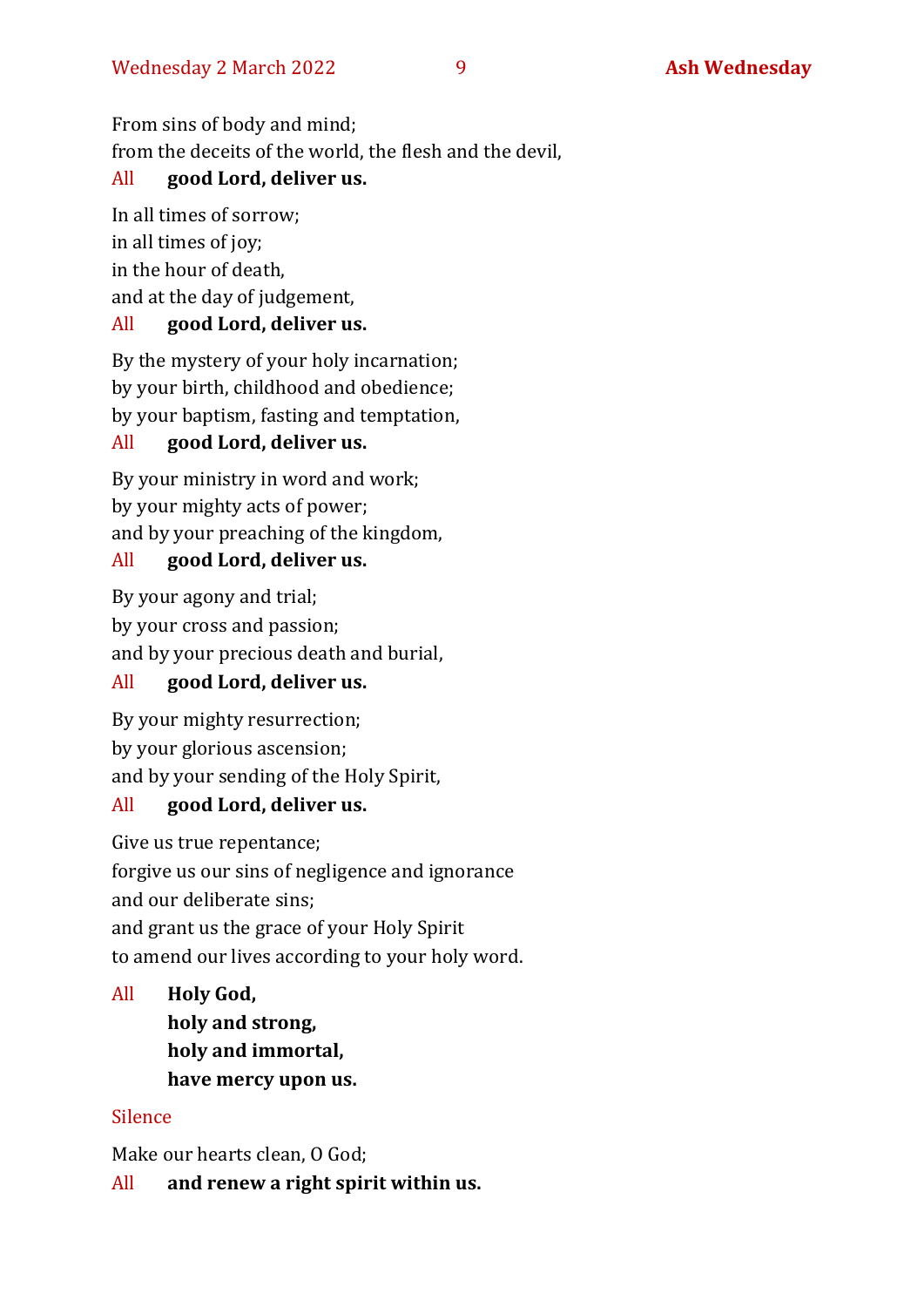All **Father eternal, giver of light and grace, we have sinned against you and against our neighbour, in what we have thought, in what we have said and done, through ignorance, through weakness, through our own deliberate fault. We have wounded your love, and marred your image in us. We are sorry and ashamed, and repent of all our sins. For the sake of your Son Jesus Christ, who died for us, forgive us all that is past; and lead us out from darkness to walk as children of light. Amen.**

## **The Imposition of Ashes**

Dear friends in Christ, I invite you to receive these ashes as a sign of the spirit of penitence with which we shall keep this season of Lent.

God our Father, you create us from the dust of the earth: grant that these ashes may be for us a sign of our penitence and a symbol of our mortality; for it is by your grace alone that we receive eternal life in Jesus Christ our Saviour.

#### All **Amen.**

The shape of the cross is drawn on the foreheads of those who wish with ash. At the imposition the minister says to each person

Remember that you are dust, and to dust you shall return. Turn away from sin and be faithful to Christ.

We maintain silence during the imposition.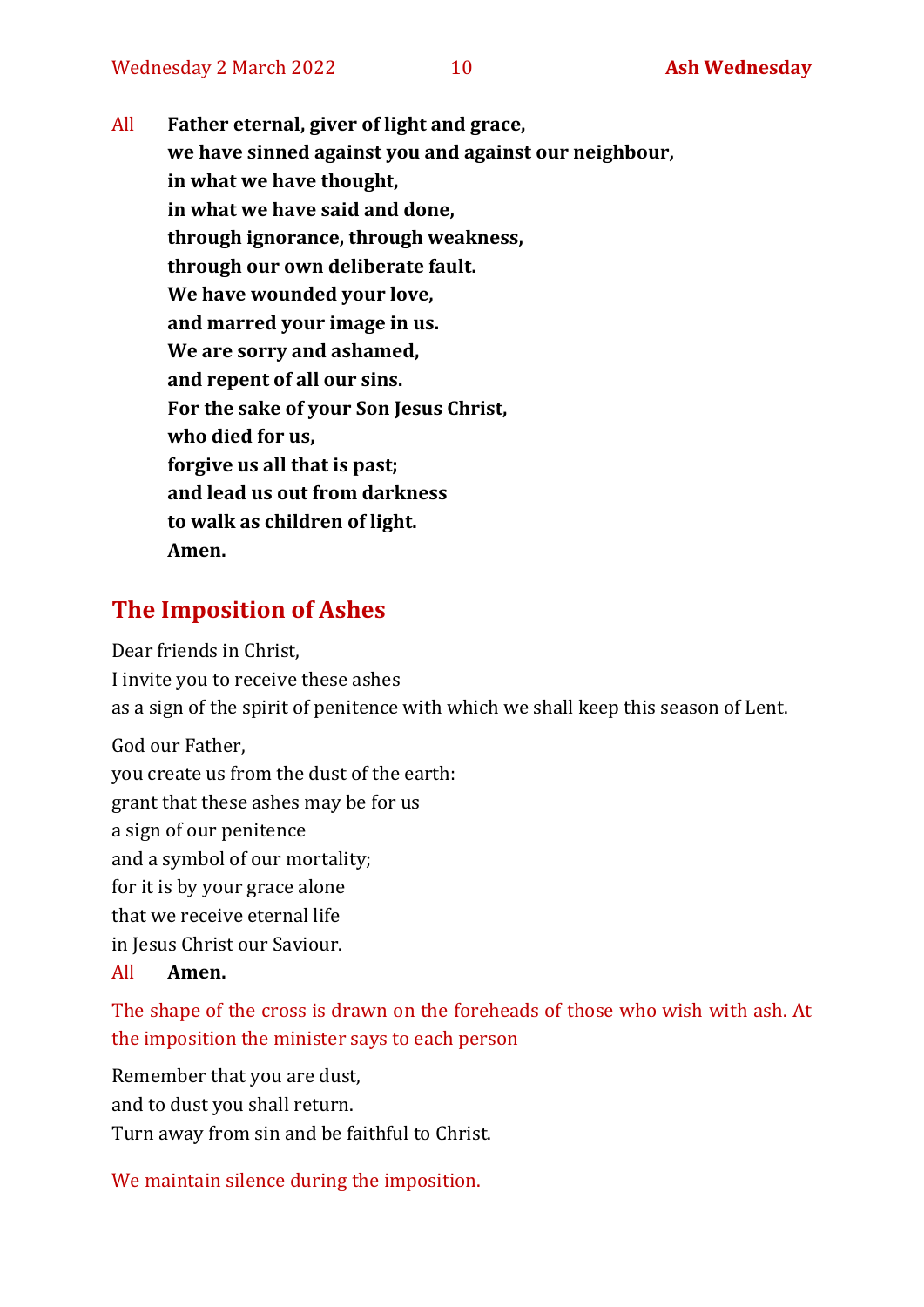God our Father, the strength of all who put their trust in you, mercifully accept our prayers; and because, in our weakness, we can do nothing good without you, grant us the help of your grace, that in keeping your commandments we may please you, both in will and deed; through Jesus Christ our Lord. All **Amen.**

#### **Absolution**

The Lord enrich you with his grace, and nourish you with his blessing; the Lord defend you in trouble and keep you from all evil; the Lord accept your prayers, and absolve you from your offences, for the sake of Jesus Christ, our Saviour. All **Amen**.

## **Prayers of intercession**

With confidence and trust let us pray to the Father. For the one holy catholic and apostolic Church … let us pray to the Father. Lord of compassion,

#### All **in your mercy hear us.**

For the mission of the Church, that in faithful witness it may preach the Gospel to the ends of the earth, let us pray to the Father. Lord of compassion,

#### All **in your mercy hear us.**

For those preparing for baptism … and for their teachers and sponsors, let us pray to the Father. Lord of compassion,

All **in your mercy hear us.**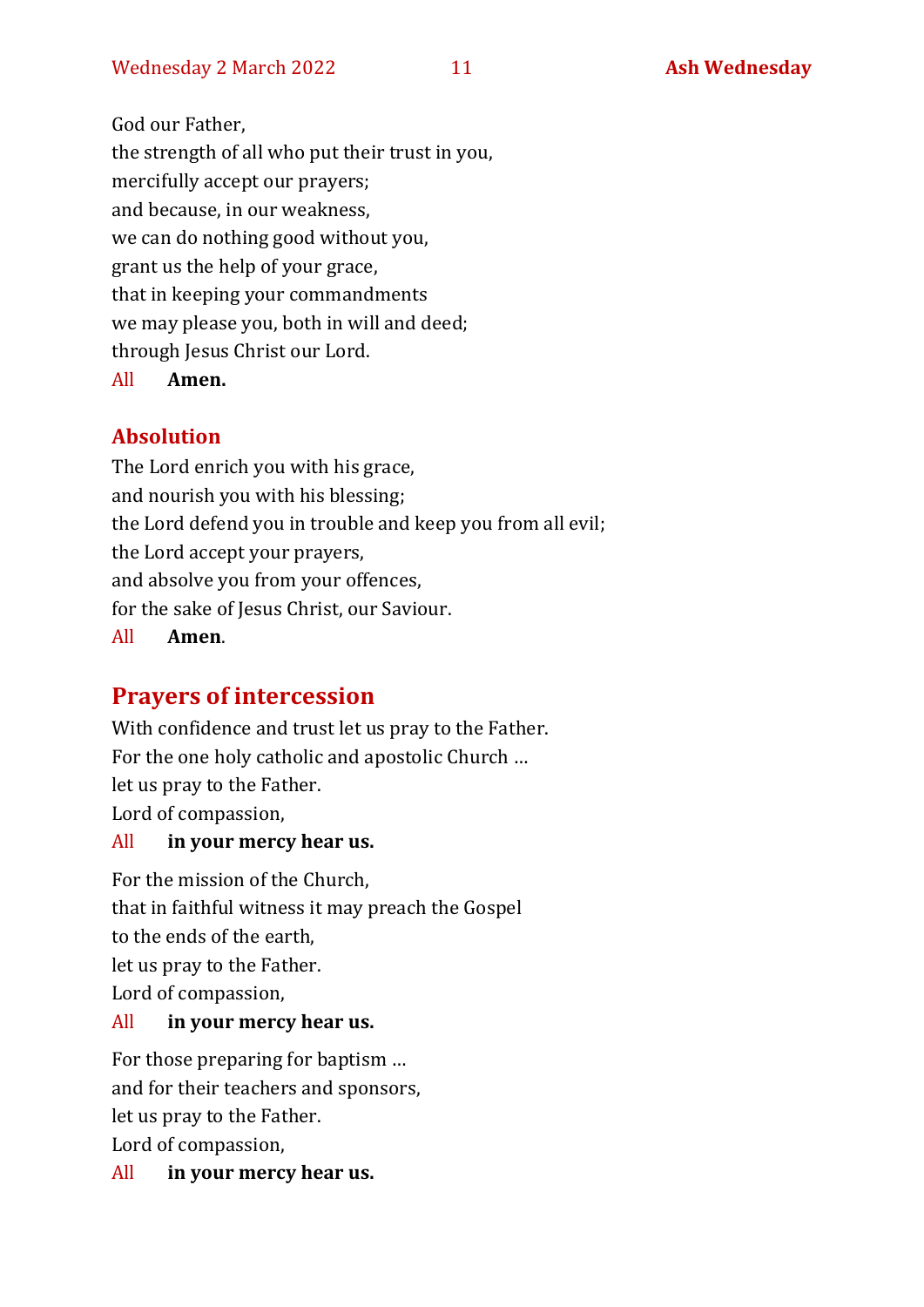For peace in the world …

that a spirit of respect and reconciliation may grow

among nations and peoples,

let us pray to the Father.

Lord of compassion,

## All **in your mercy hear us.**

For the poor, the persecuted, the sick, and all who suffer …

for refugees, prisoners, and all in danger;

that they may be relieved and protected,

let us pray to the Father.

Lord of compassion,

## All **in your mercy hear us.**

For those whom we have injured or offended, let us pray to the Father.

Lord of compassion,

## All **in your mercy hear us.**

For grace to amend our lives and to further the reign of God,

let us pray to the Father.

Lord of compassion,

## All **in your mercy hear us.**

In communion with all those who have walked in the way of holiness …

let us pray to the Father.

Lord of compassion,

## All **in your mercy hear us.**

God our Father,

in your love and goodness

you have taught us to come close to you in penitence

with prayer, fasting and generosity;

accept our Lenten discipline,

and when we fall by our weakness,

raise us up by your unfailing mercy;

through Jesus Christ our Lord.

## All **Amen.**

Merciful Father,

## All **accept these prayers**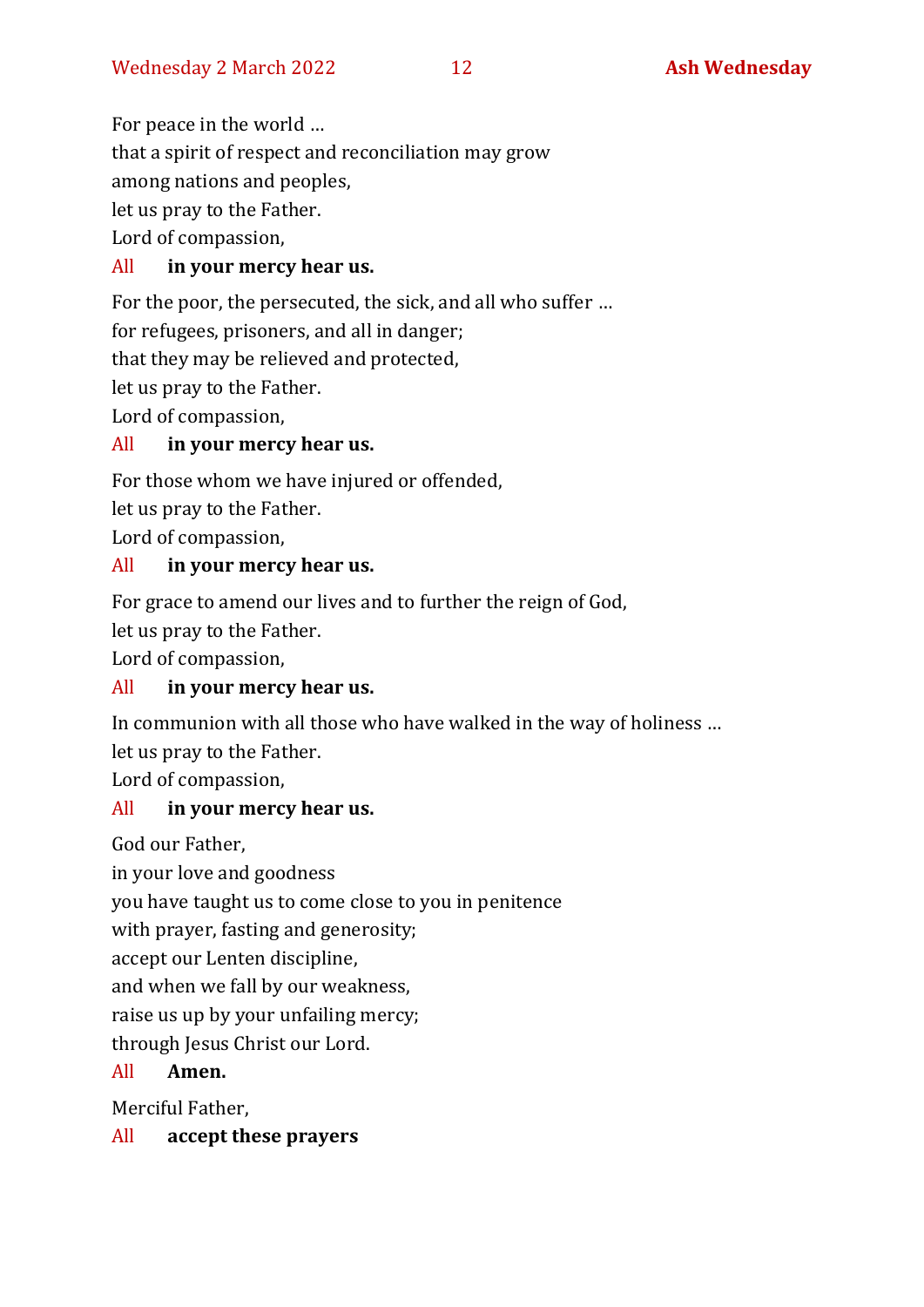#### **for the sake of your Son, our Saviour Jesus Christ. Amen.**

#### **The peace**

Since we are justified by faith, we have peace with God through our Lord Jesus Christ, who has given us access to his grace.

The peace of the Lord be always with you,

All **And also with you.**

HYMN 3 **[I will wait for your peace](https://youtu.be/eUwyOWTY8_Y)** (please click on this link to hear the hymn)

## The Liturgy of the Sacrament

## Eucharistic Prayer (prayer E)

The Lord be with you

#### All **and also with you.**

Lift up your hearts.

#### All **We lift them to the Lord.**

Let us give thanks to the Lord our God.

#### All **It is right to give thanks and praise.**

It is indeed right and good to give you thanks and praise, almighty God and everlasting Father, through Jesus Christ your Son. For in these forty days you lead us into the desert of repentance that through a pilgrimage of prayer and discipline we may grow in grace and learn to be your people once again. Through fasting, prayer and acts of service you bring us back to your generous heart. Through study of your holy word you open our eyes to your presence in the world and free our hands to welcome others into the radiant splendour of your love.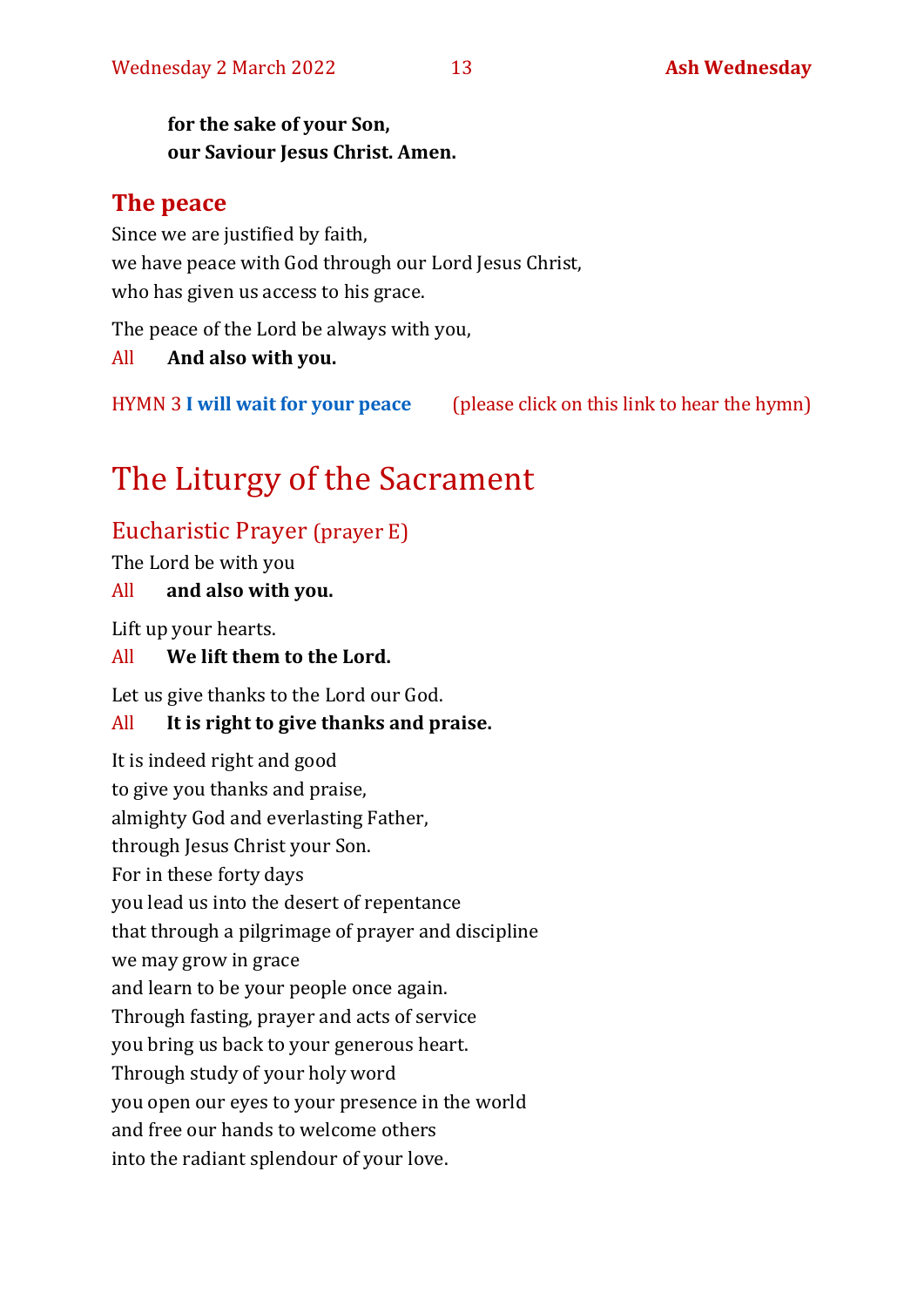As we prepare to celebrate the Easter feast with joyful hearts and minds we bless you for your mercy and join with saints and angels for ever praising you and saying:

All **Holy, holy, holy Lord, God of power and might, heaven and earth are full of your glory. Hosanna in the highest. Blessed is he who comes in the name of the Lord. Hosanna in the highest.**

We praise and bless you, loving Father, through Jesus Christ, our Lord; and as we obey his command, send your Holy Spirit, that broken bread and wine outpoured may be for us the body and blood of your dear Son.

On the night before he died he had supper with his friends and, taking bread, he praised you. He broke the bread, gave it to them and said: Take, eat; this is my body which is given for you; do this in remembrance of me.

When supper was ended he took the cup of wine. Again he praised you, gave it to them and said: Drink this, all of you; this is my blood of the new covenant, which is shed for you and for many for the forgiveness of sins. Do this, as often as you drink it, in remembrance of me.

So, Father, we remember all that Jesus did, in him we plead with confidence his sacrifice made once for all upon the cross.

Bringing before you the bread of life and cup of salvation, we proclaim his death and resurrection until he comes in glory.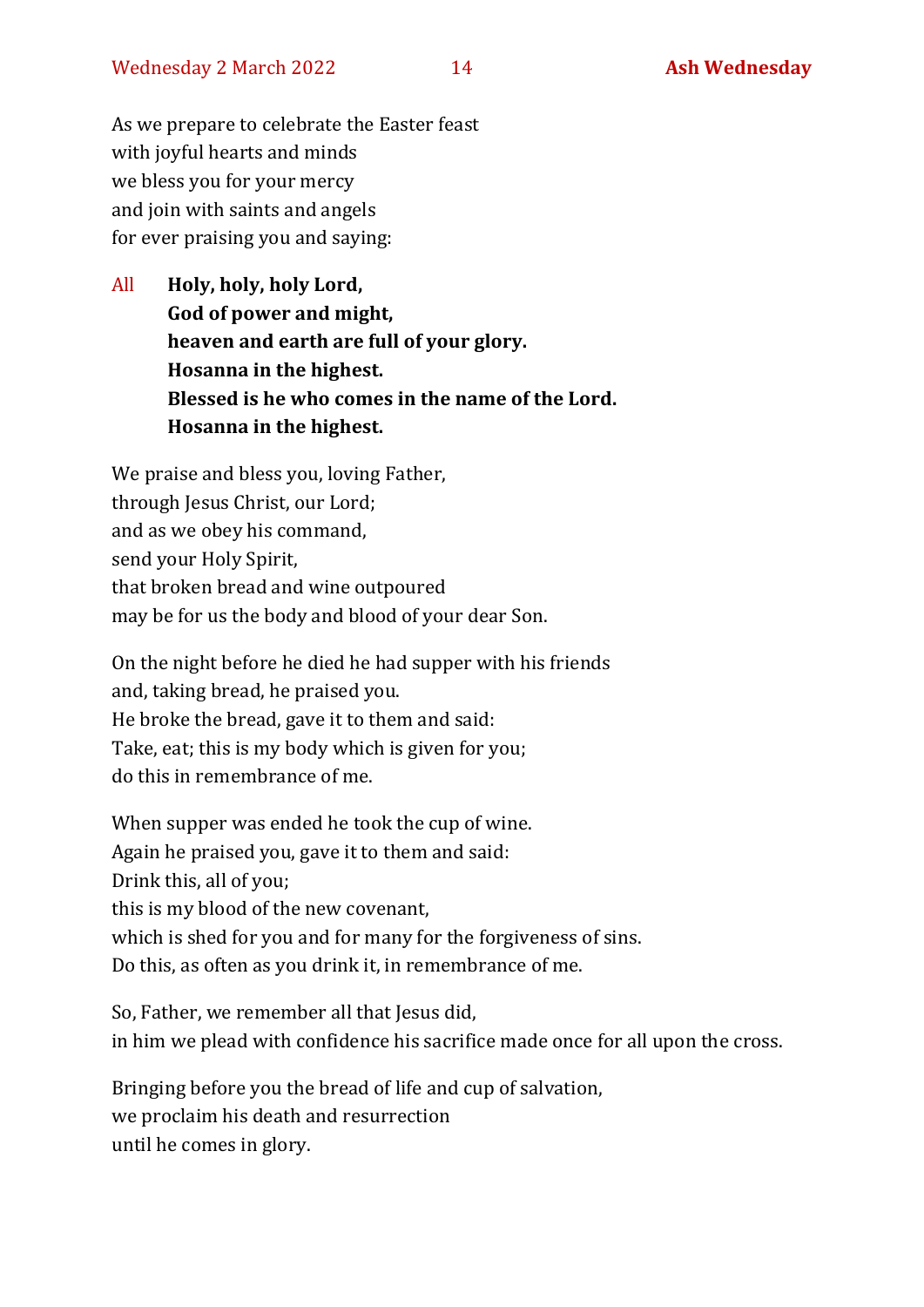Great is the mystery of faith:

## All **Christ has died. Christ is risen. Christ will come again.**

Lord of all life,

help us to work together for that day when your kingdom comes and justice and mercy will be seen in all the earth.

Look with favour on your people, gather us in your loving arms and bring us with all the saints to feast at your table in heaven.

Through Christ, and with Christ, and in Christ, in the unity of the Holy Spirit, all honour and glory are yours, O loving Father, for ever and ever.

All **Amen.**

## **The Lord's Prayer**

As our Saviour taught us, so we pray

All **Our Father in heaven, hallowed be your name, your kingdom come, your will be done, on earth as in heaven. Give us today our daily bread. Forgive us our sins as we forgive those who sin against us. Lead us not into temptation but deliver us from evil. For the kingdom, the power,** 

**and the glory are yours now and for ever. Amen.**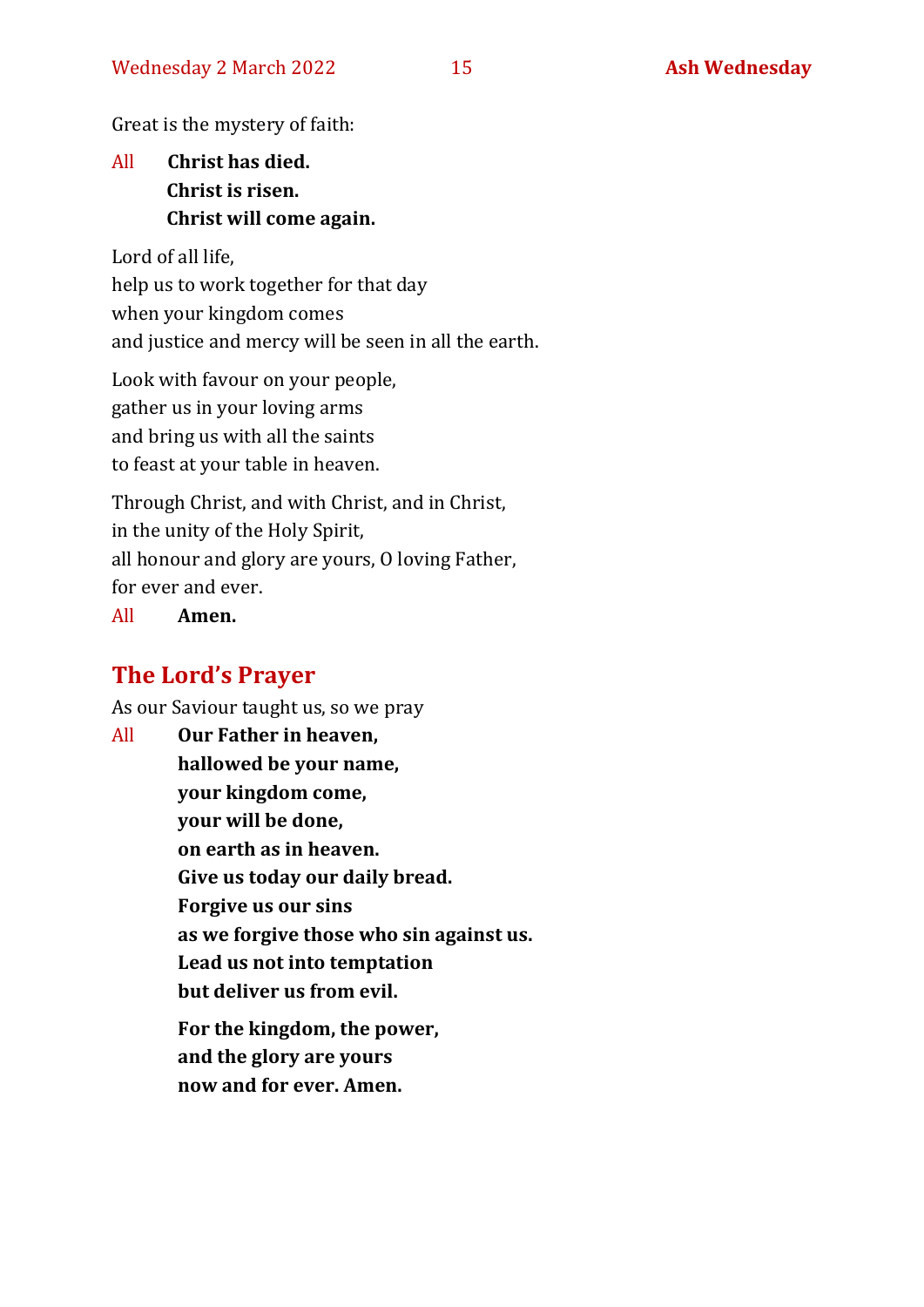## **Breaking of the Bread**

We break this bread to share in the body of Christ.

- All **Though we are many, we are one body, because we all share in one bread.**
- All **Lamb of God, you take away the sin of the world, have mercy on us.**

**Lamb of God, you take away the sin of the world, have mercy on us.**

**Lamb of God, you take away the sin of the world, grant us peace.**

Draw near with faith. Receive the body of our Lord Jesus Christ which he gave for you, and his blood which he shed for you. Eat and drink in remembrance that he died for you, and feed on him in your hearts by faith with thanksgiving.

#### All **We do not presume**

**to come to this your table, merciful Lord, trusting in our own righteousness, but in your manifold and great mercies. We are not worthy so much as to gather up the crumbs under your table. But you are the same Lord whose nature is always to have mercy. Grant us therefore, gracious Lord, so to eat the flesh of your dear Son Jesus Christ and to drink his blood, that our sinful bodies may be made clean by his body and our souls washed through his most precious blood, and that we may evermore dwell in him, and he in us. Amen.**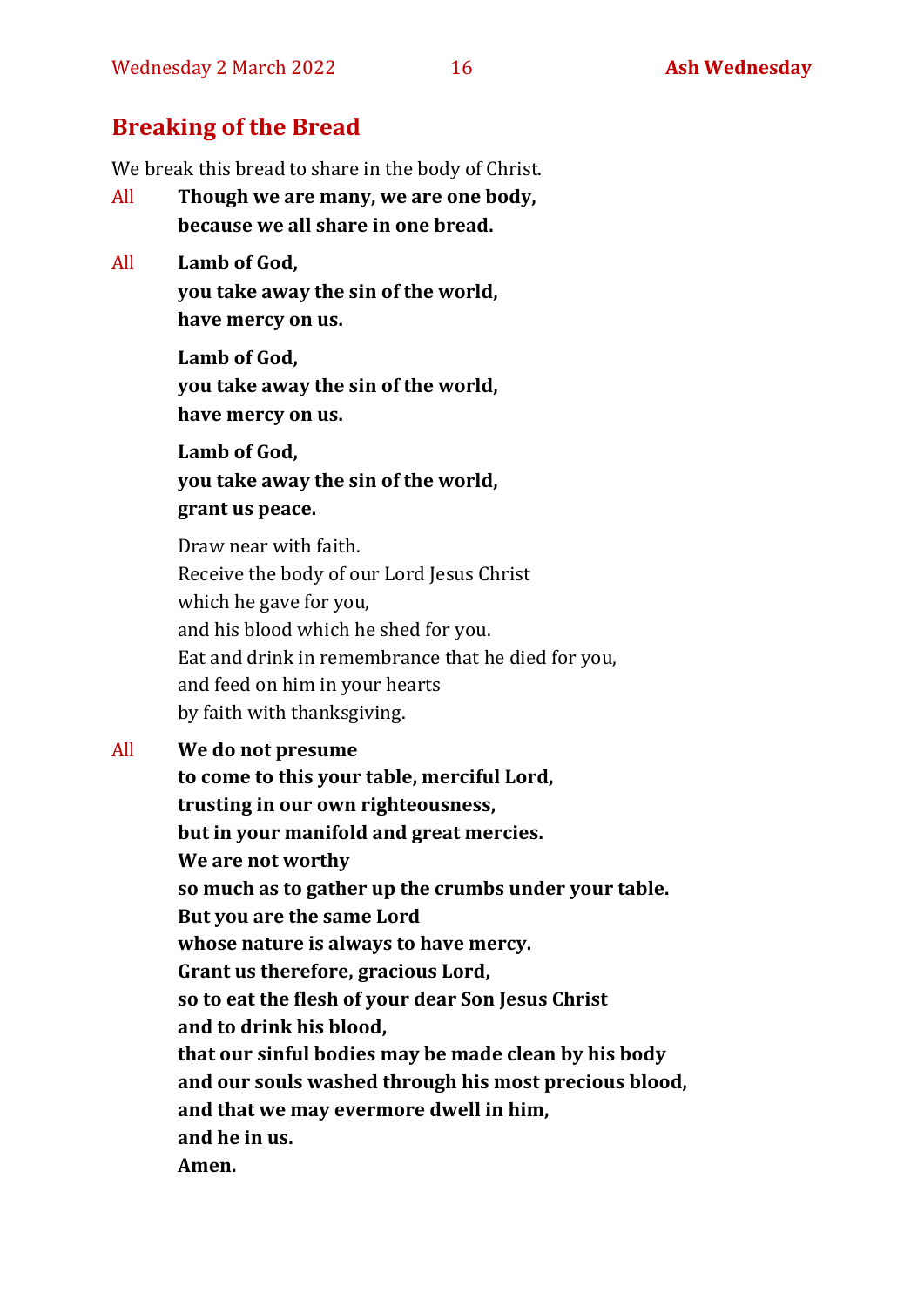Communion is distributed.

## **Prayer after Communion**

Almighty God, you have given your only Son to be for us both a sacrifice for sin and also an example of godly life: give us grace that we may always most thankfully receive these his inestimable gifts, and also daily endeavour to follow the blessed steps of his most holy life;

through Jesus Christ our Lord.

All **Amen**

All **Almighty God,**

**we thank you for feeding us with the body and blood of your Son Jesus Christ. Through him we offer you our souls and bodies to be a living sacrifice. Send us out in the power of your Spirit to live and work to your praise and glory. Amen.**

# The Dismissal

This is love, not that we loved God,

All **but that he loved us and sent his Son.**

He is the sacrifice for our sins,

All **that we might live through him.**

If God loves us so much

All **we ought to love one another.**

If we love one another

All **God lives in us.** *cf. 1 John 4:12*